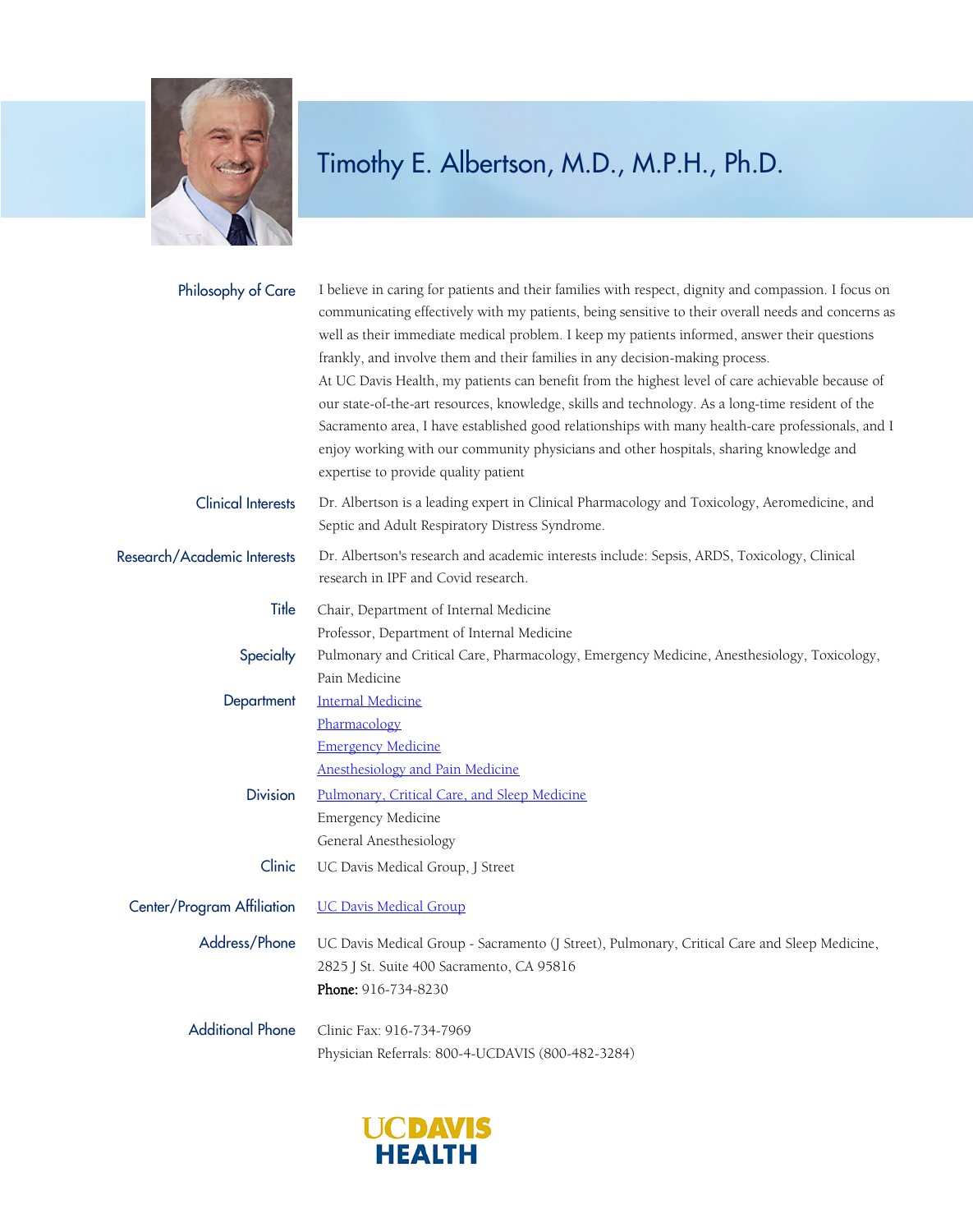

| Education                   | M.D., UC Davis School of Medicine, Sacramento CA 1977                                                                 |
|-----------------------------|-----------------------------------------------------------------------------------------------------------------------|
|                             | M.S.S., U.S. Army War College, 2003                                                                                   |
|                             | M.P.H., UC Berkeley School of Public Health, Berkeley CA 2003                                                         |
|                             | M.S., Pharmacology and Toxicology, UC Davis, Davis CA 1976                                                            |
|                             | Ph.D., Pharmacology and Toxicology, UC Davis, Davis CA 1980                                                           |
|                             | B.A., Biology and Physiology, UC San Diego, San Diego CA 1973                                                         |
| <b>Internships</b>          | Internal Medicine, University of Arizona, Tucson AZ 1977-1978                                                         |
| Residency                   | Internal Medicine, Critical Care Emergency Medicine, UC Davis, Davis CA 1980-1981                                     |
|                             | Internal Medicine, University of Arizona, Tucson AZ 1979-1980                                                         |
| Fellowships                 | Pulmonary and Critical Care Disease, UC Davis, Davis CA 1981-1983                                                     |
|                             | Pharmacology, UC Davis, Davis CA 1978-1979                                                                            |
| <b>Board Certifications</b> | American Board of Emergency Medicine, 2017                                                                            |
|                             | American Board of Emergency Medicine, Medical Toxicology                                                              |
|                             | American Board of Internal Medicine                                                                                   |
|                             | American Board of Internal Medicine, Critical Care Medicine, 2017                                                     |
|                             | American Board of Internal Medicine, Pulmonary Disease                                                                |
| Professional Memberships    | American College of Chest Physicians, Fellow                                                                          |
|                             | American College of Critical Care Medicine, Fellow                                                                    |
|                             | American College of Emergency Medicine, Fellow                                                                        |
|                             | American College of Medical Toxicology, Fellow                                                                        |
|                             | American College of Physicians, Fellow                                                                                |
|                             | American Thoracic Society                                                                                             |
|                             | Association of Subspecialty Professors                                                                                |
|                             | Royal College of Physicians, London, Fellow                                                                           |
|                             | Society of Critical Care Medicine                                                                                     |
| <b>Honors and Awards</b>    | Best Doctors in America List selected by a nationwide peer-review poll of physicians, 2017, 2018,<br>2019, 2020, 2021 |
|                             | Sacramento Magazine's Top Doctors List for Critical Care Medicine, Pulmonary Disease and                              |
|                             | Emergency Medicine, 2016, 2017, 2018, 2019, 2020, 2021                                                                |
|                             | Distinguished Professor, 2019                                                                                         |
|                             | United States Pharmacopoeia (USP) Award for an Outstanding Contribution to USP Standards:                             |
|                             | Healthcare Quality and Safety Expert Committee, 2016                                                                  |
|                             | Awarded the Order of California - California Military Department. The Order of California is the                      |

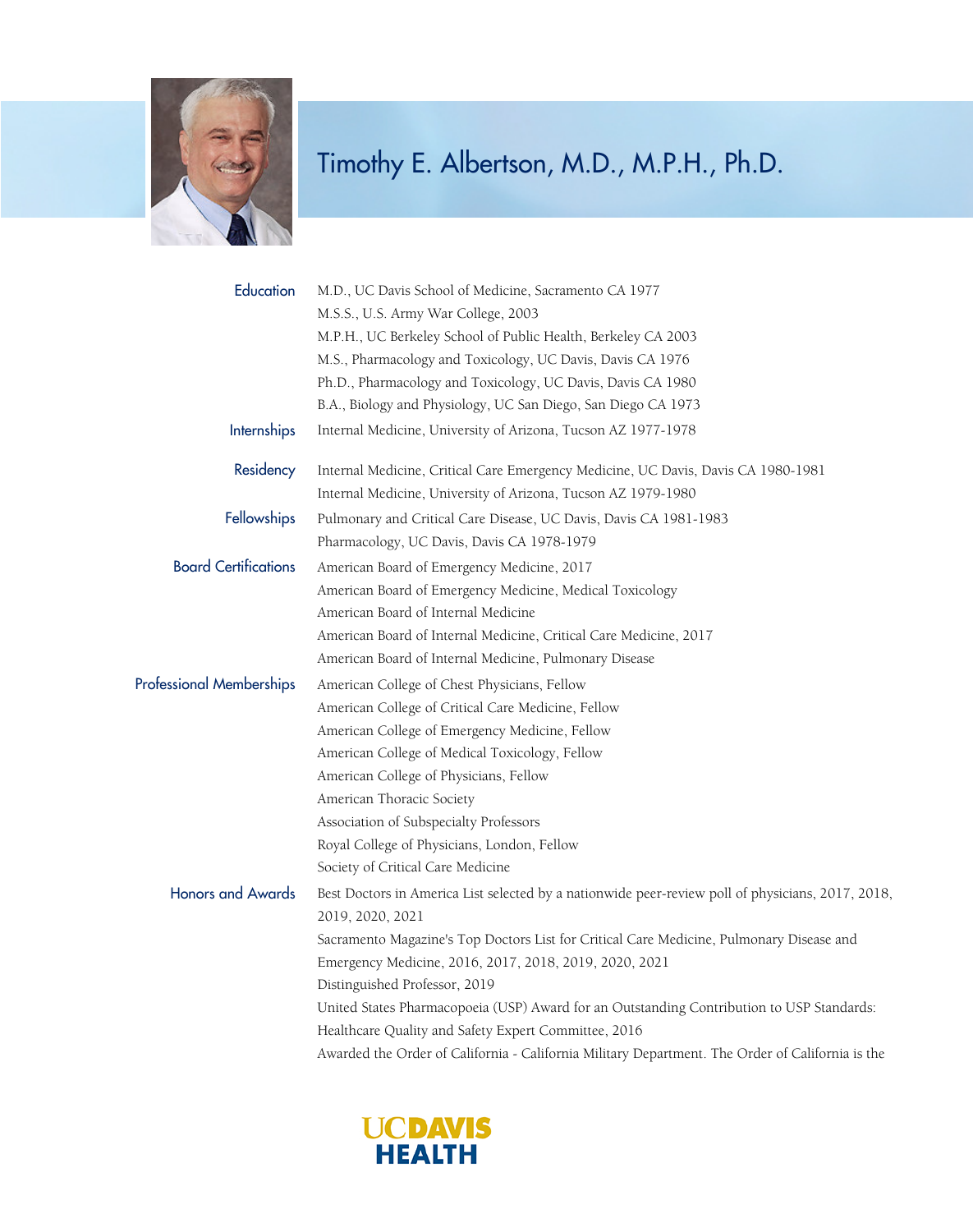

third highest award in the States pyramid of honor, and is the highest award for exceptionally meritorious service, 2016

Select Recent Publications To see a full list of Dr. Albertson's publications, please click [here.](https://www.experts.scival.com/ucdavis/expertPubs.asp?n=Timothy+E+Albertson%26amp%3Bu_id=12%26amp%3Boe_id=1%26amp%3Bo_id=22)

Sadoff J, Gray G, Vandebosch A, Cárdenas V, Shukarev G, Grinsztejn B, Goepfert PA, Truyers C, Van Dromme I, Spiessens B, Vingerhoets J, Custers J, Scheper G, Robb ML, Treanor J, Ryser MF, Barouch DH, Swann E, Marovich MA, Neuzil KM, Corey L, Stoddard J, Hardt K, Ruiz-Guiñazú J, Le Gars M, Schuitemaker H, Van Hoof J, Struyf F, Douoguih M; ENSEMBLE Study Group. Final Analysis of Efficacy and Safety of Single-Dose Ad26.COV2.S. N Engl J Med. 2022 Mar 3;386(9): 847-860. doi:10.1056/NEJMoa2117608. Epub 2022 Feb 9. PMID:35139271.

I-SPY COVID Consortium. Clinical trial design during and beyond the pandemic: the I-SPY COVID trial. Nat Med. 2022 Jan;28(1):9-11. doi:10.1038/s41591-021-01617-x. PMID:35058620.

Weinreich DM, Sivapalasingam S, Norton T, Ali S, Gao H, Trial Investigators. REGEN-COV Antibody Combination and Outcomes in Outpatients with Covid-19. N Engl J Med. 2021 Dec 2; 385(23):e81. doi:10.1056/NEJMoa2108163.

Mir T, Uddin M, Qureshi WT, Abohashem S, Alqalyoobi S, Sheikh M, Soubani A, Saydain G, Albertson TE. ST-Elevation Myocardial Infarction Among Septic Shock and Coronary Interventions: A National Emergency Database Study. J Intensive Care Med. 2021 Nov 23: 8850666211061731. doi:10.1177/08850666211061731. Epub ahead of print. PMID:34812084.

Thomas SJ, Moreira ED Jr, Kitchin N, Absalon J, Gurtman A, C4591001 Clinical Trial Group. Safety and Efficacy of the BNT162b2 mRNA Covid-19 Vaccine through 6 Months. N Engl J Med. 2021 Nov 4;385(19): 1761-1773. doi:10.1056/NEJMoa2110345.

Friedman AN, Guirguis J, Kapoor R, Gupta S, Leaf DE, Timsina LR; STOP-COVID Investigators. Obesity, inflammatory and thrombotic markers, and major clinical outcomes in critically ill